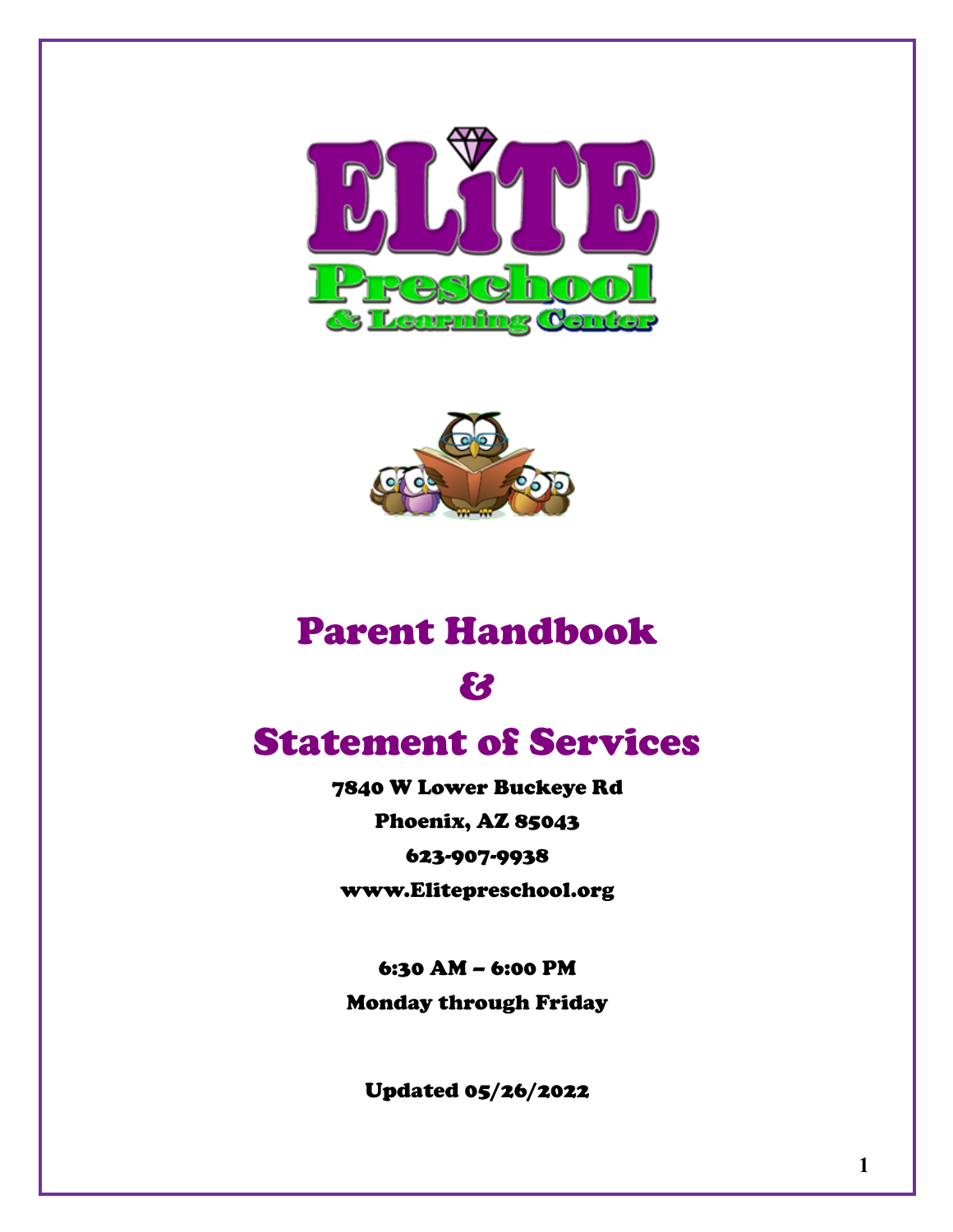Dear Parents,

Welcome to Elite Preschool & Learning Center, and thank you for choosing our school for your family. As parents ourselves we understand how difficult it can be choosing a school & teacher for your child. Here at Elite we take pride in our excellent academics, as well as, our loving and nurturing Christian classrooms and teachers. We understand the importance of making each and every child feel special and loved, and strive to become your extended family. We believe God made every child unique and special and their education should be the same! We are working on becoming a "Quality First" preschool, and we maintain a low teacher to student ratio, so each child may have the individualized time and attention they need and deserve. In this handbook you will read through our program descriptions, rules, regulations and policies. We are confident that most your questions will be answered within these pages and you will feel at home here at Elite. Please feel free to stop by the office at any time, our door is always open. We love to hear all about your child's milestones and accomplishments, as well as, your joys and concerns. Each of our children hold a special place in our hearts, and the families that have been led to our school richly bless us.

In Christ's Love, Pastor Joe Calloway **Owner**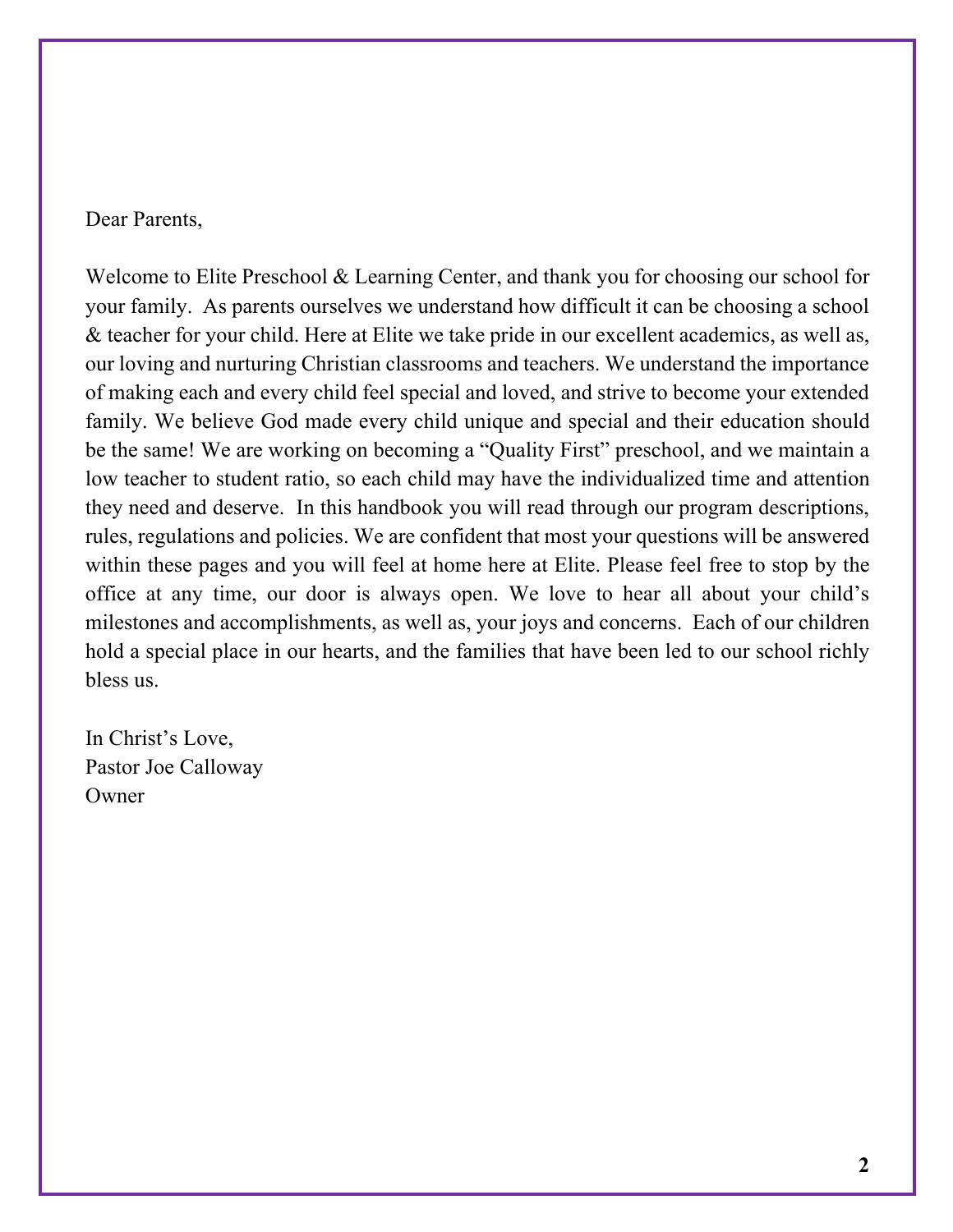This handbook is designed as a handy reference for you. It contains specific information as well as the policies and procedures set forth by Elite Preschool & Learning Center, Quality First, and the State of Arizona. It in no way represents all of Elite Policies. For questions you may see Wanda Steiner (Director) or call the front desk at 623-907-9938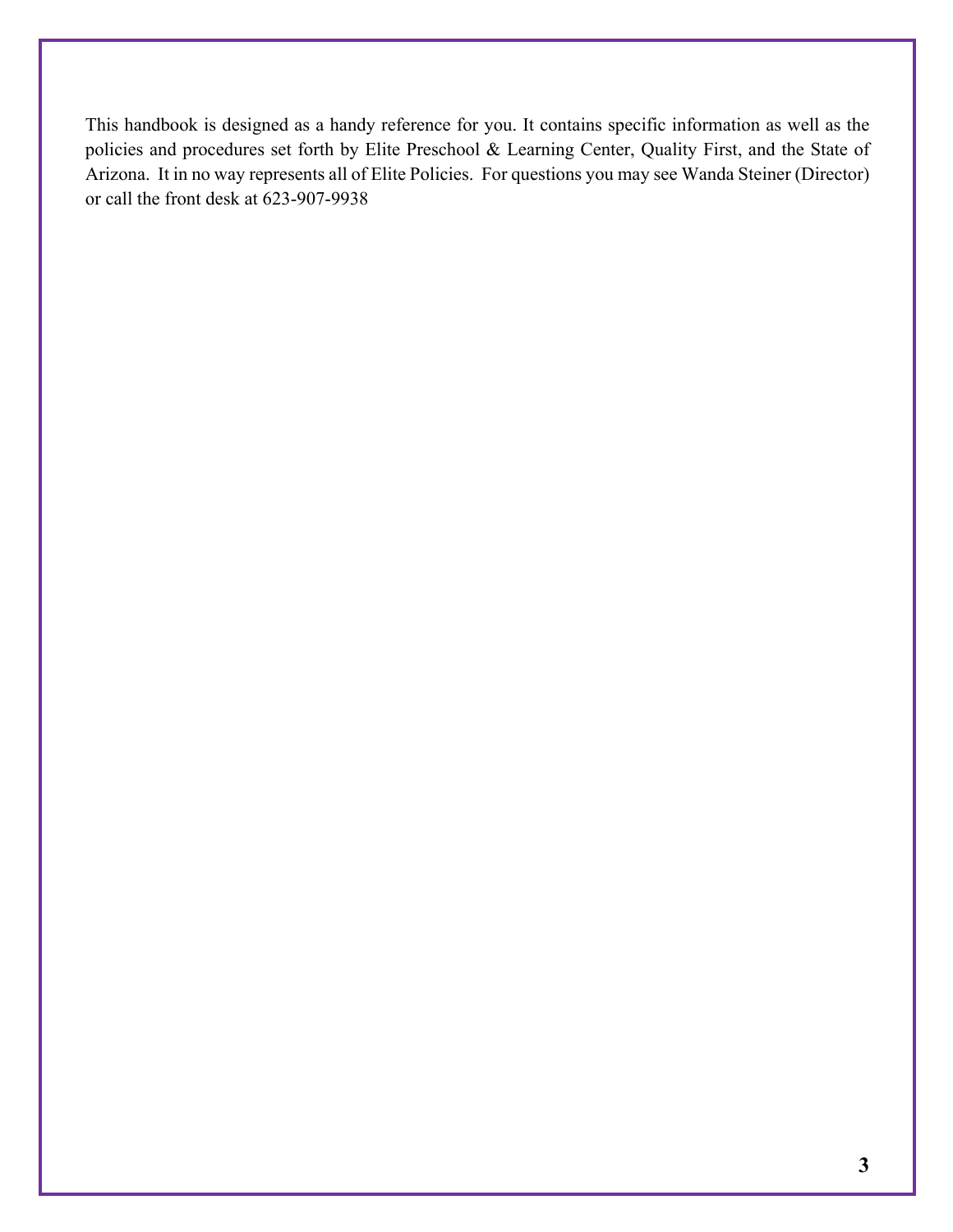# **OUR MISSION, FAITH AND FAMILY VALUES STATEMENT**

#### **Mission Statement:**

#### **"CHANGING THE LIVES, ONE CHILD AT A TIME"**

At Elite we see the unique potential in each child. Each child has their own special character and personality. Our mission is to help each child develop their life to have a positive influence on those they will influence as they grow. At Elite we want to introduce your child into the learning atmosphere by positive reinforcement on the good in each child.

#### **Statement of Faith: "WE BELIEVE EACH PERSON HAS AN OPPORTUNITY TO CHOOSE A PERSONAL RELATIONSHIP WITH GOD"**

Elite Preschool and Learning Center is a Christian Preschool. At Elite your child will learn about God's love for them. Your child will also learn how God's Word can be relevant to their daily life. They will learn how they can develop their own personal relationship with God. Elite Staff understand we are not perfect and it is God's Grace that allows his love to be seen in our lives.

#### **Statement of Family Structure:**

"EACH CHILD IS PART OF A FAMILY STRUCTURE", the Bible talks about many different structures in families. A family can be those you are born with, those you live with, those you work or go to school with. We are all a family and have responsibility to live with respect and consideration for one another.

#### **Non-discrimination policy:**

Elite Preschool is a developmentally, age appropriate preschool. Elite does not discriminate on the basis of race, religion, color, national or ethnic origin.

#### **Children with special needs:**

Our goal is to meet the individual needs of the child within the structure of our program. We also want to maintain a healthy and safe environment for all children and staff, some special needs may not fit within the structure of our program

#### **Daily routines and schedules:**

Each classroom will post their weekly lesson plans. Please stop and notice what your child has learned for the week. It is a great support for you to talk to your child regardless of age about what was learned for the day or week.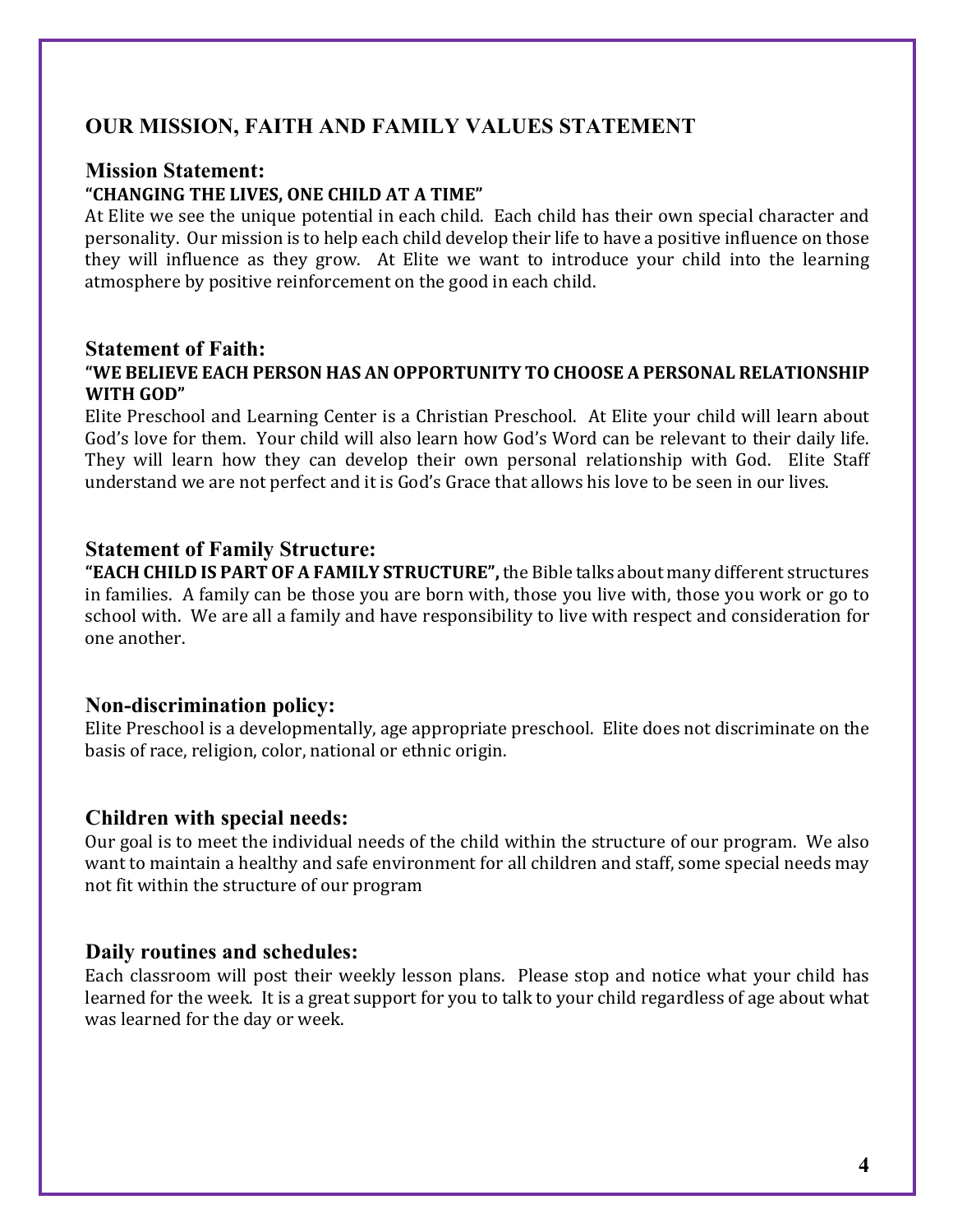### **Transitions:**

New to Elite: If your child has just started at Elite we want encourage you to spend additional time in the classroom to help them become comfortable in a new atmosphere. It is suggested you spend time encouraging and learning about your child's friends, teachers or day. Spend time talking before and after school about the activities your child was a part of. To get a copy of the daily lesson plan please ask the front desk.

New Classroom: We understand that every child responds in a different way to change. Your child may experience this difficulty and tend toward regressive behaviors (biting, pants-wetting, etc.) this is normal. We want to encourage you to support your child during this time. We have procedures for our teachers to use to support children who may experience these moments of anxiety and may need extra reassurances and comfort.

#### **Television and other Media Sources:**

Preschool: We limit television and video in our school because we want your child to experience interactive learning. We do however show Bible videos and clips during Bible study time as reflected on the lesson plan.

### **Communication with Parents:**

Elite believes that the home is the primary educator in the life of a young child, and that we are an extension of the home. It is our desire to partner with parents to educate our students.

## **Discipline Policies:**

Elite staff members will handle behavior problems in the classroom through redirection, reflective listening, and positive reinforcement. Children are taught to "use their words" to tell others how certain behaviors make them feel. Staff members will be constant role models, providing positive, examples to children. Teachers will help children in conflict to resolve

## **Field Trip and Requirements and Procedures:**

You will be required to fill out a Field trip permission policy for each field trip your child will go on. If your child does not return a permission slip the child will stay at the school in a classroom. Walking field trips are areas in which your child will participate in and around the facility that are not considered a licensed area.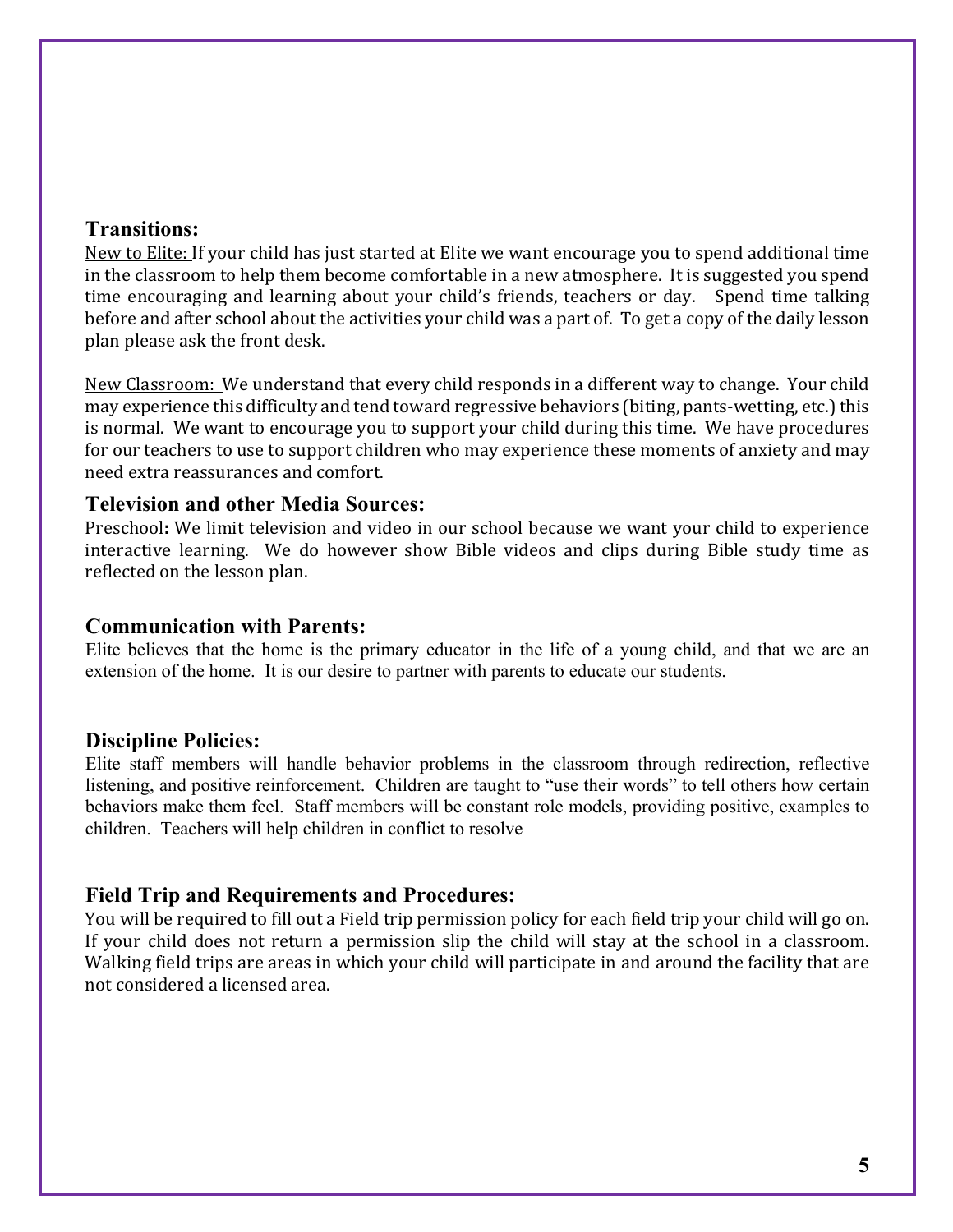# **Personal Belongings:**

Children are required to bring a spare set of clothing, blanket/pillow and keep them on hand in their cubby. Please dress your child appropriately for the weather. Your child will spend 20-30 minutes outdoors unless weather conditions are not appropriate.

# **Enrollment:**

Elite is a full time only preschool. If you choose to enroll your child(ren) at Elite you will need to fill out our registration packet completely **1 day before** your child can begin at Elite. We want to ensure your child is safe and healthy by having these forms completed and on file. There are many forms in your packet that are state required forms that must be completed.

You are eligible for enrollment based upon space availability and all paper work is complete. If an outstanding balance exists you will be required to bring your account current from all past due's and fee's. If you are re-enrolling your child you must have a good character standing with Elite in order to start your child.

For the safety of the children you required to park in the parking spot to drop off and pick up children.

All Parents are required to walk their child into the facility to their classroom.

# **Vacation policy**

You will have the opportunity to earn 1 week of vacation time yearly. You can earn this by making payments on time by due date and if you do not have a return on your payment for 1 year. You will need to contact the office and verify your account was in good standing for 1 year. Once it is verified, we will need in writing the week you will be taking time off. Your year will start at your initial enrollment date. Vacation time will need to be taken all at one time.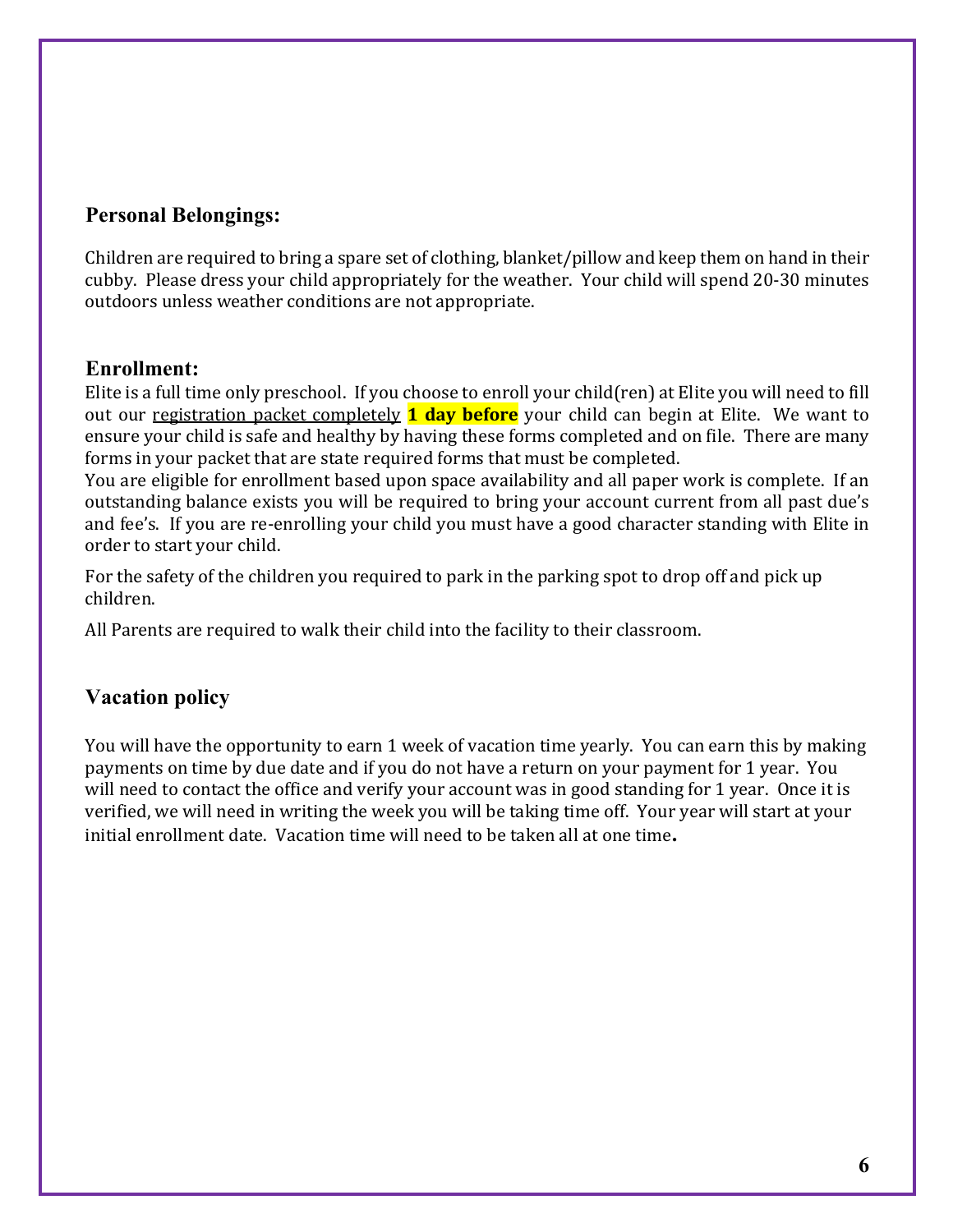# **Withdrawing from Elite:**

We require a 2-week notice when withdrawing your child. There is a form you can fill out to perform this action. Failure to provide such notification will result in tuition and charges for those 2-weeks. If you leave on good standing with Elite we welcome your return should you require later childcare

## **Expulsion policy:**

In certain circumstances it may be necessary to discontinue a child's enrollment. Elite meets the new federal guidelines for removal or expulsion of a child. It is ADES' intention to provide assistance by creating better awareness for parents/guardians and childcare programs of the issues that may lead to the expulsion of children in care. This decision is based on the best interest of your child, other children in class, and the well-being of everyone at the school. Expulsion may be a result of:

- *Abuse of other children, staff, or property by child or parent/guardian*
- **•** *Continued violation of policies by child or parent/guardian*
- **•** Disruptive or dangerous behavior by child or parent/guardian
- **•** Disruptive or dangerous behavior by an individual identified as an *authorized or emergency pick-up person*
- The school's inability to meet the child's need or the parent's/guardian's *expectations*
- Any form of intimidation, bulling, foul language used by a parent or an *adult for any reason*
- *Repeated late pick ups*
- *Repeated late tuition payments or non-payment*
- *Refusal of parent's/guardian's to pay fee's due*
- Child or parent/guardian in-cooperation unresponsive modification with *action plans for child behavior improvement*

**Elite reserves the right to end the enrollment of a child at any time** for any reason deemed appropriate. Whenever possible, prior **notification will be provided to the parent.** 

## **Sign in/out procedures:**

To insure your child is accounted for you are required to check into the preschool system via the procare app on your phone OR the front desk tablet using your own assigned pin number. Both of which will require a finger signature each time.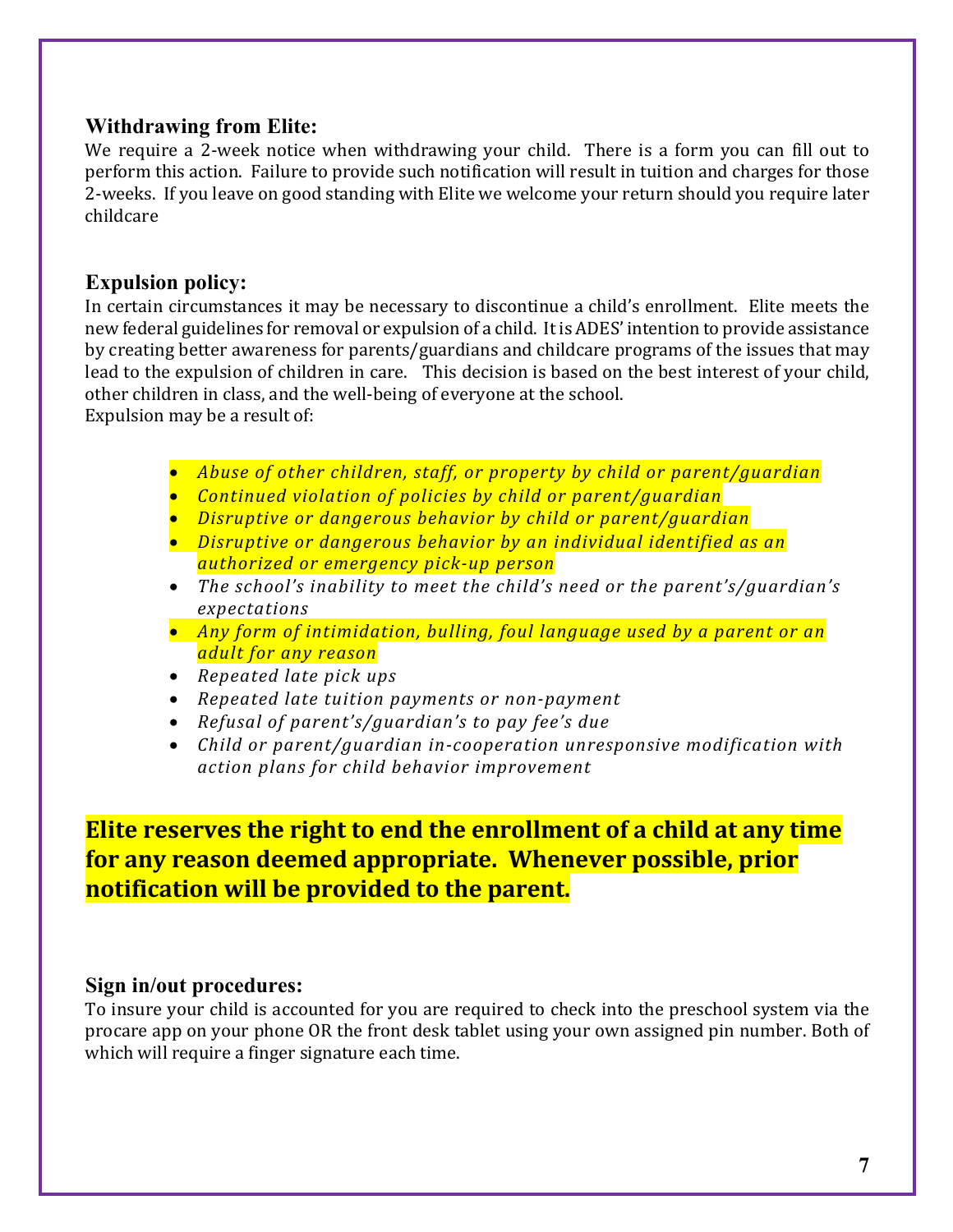# **Security/Drop-Off and Pick-Up Procedures**

Procedures have been put into place for the safety of not only your child but other children, parents, or those who use the parking lot. Please follow the guidelines below.

- All parents are required to park in a parking space to pick up or drop off.
- Parents must bring their children into the building sign them in and walk each child to *their classroom when picking up or dropping off.*
- Only a person who is listed on your blue card is allowed to drop off or pick up your child.
- Children under the age of 18 must have a written letter in order to pick up your child. *No child under the age of 16 will be allowed to pick up any child.*

### **ALL CHILDREN MUST BE DROPPED OFF BEFORE 10 AM TO AVOID CLASSROOM DISRUPTION.**

# **Holiday Schedule:**

- *Closed: Christmas, New Year's Day, Memorial day, Labor day, Independence Day, Thanksgiving Day and the day after Thanksgiving.*
- *Closed for Teacher in-service Days: Presidents Day and Columbus Day*
- A current annual calendar is posted at the front desk. You may ask for a *copy.*
- When holiday falls on the weekend, the closest business day will be *observed..*

# **DES requirements:**

We accept DES tuition assistance.

- 1) As a DES parent you are required to pay a co-pay.
- 2) DES pays for 5 absences per month; if your child is absent more than 5 days a month you will be responsible for paying the tuition DES pays Elite, along with your normal co-pay.

## **Insurance:**

Elite Preschool & Learning Center exceeds the minimum insurance coverage required by the State of Arizona.

# **Pest Control:**

We may, at times, have a licensed, qualified exterminator apply pesticides to the facility. We will post notices of such occurrences at least 48 Hours prior to their application and notices will remain posted for 24 hours after they have been applied. We maintain a log of pesticide applications that may be viewed in the office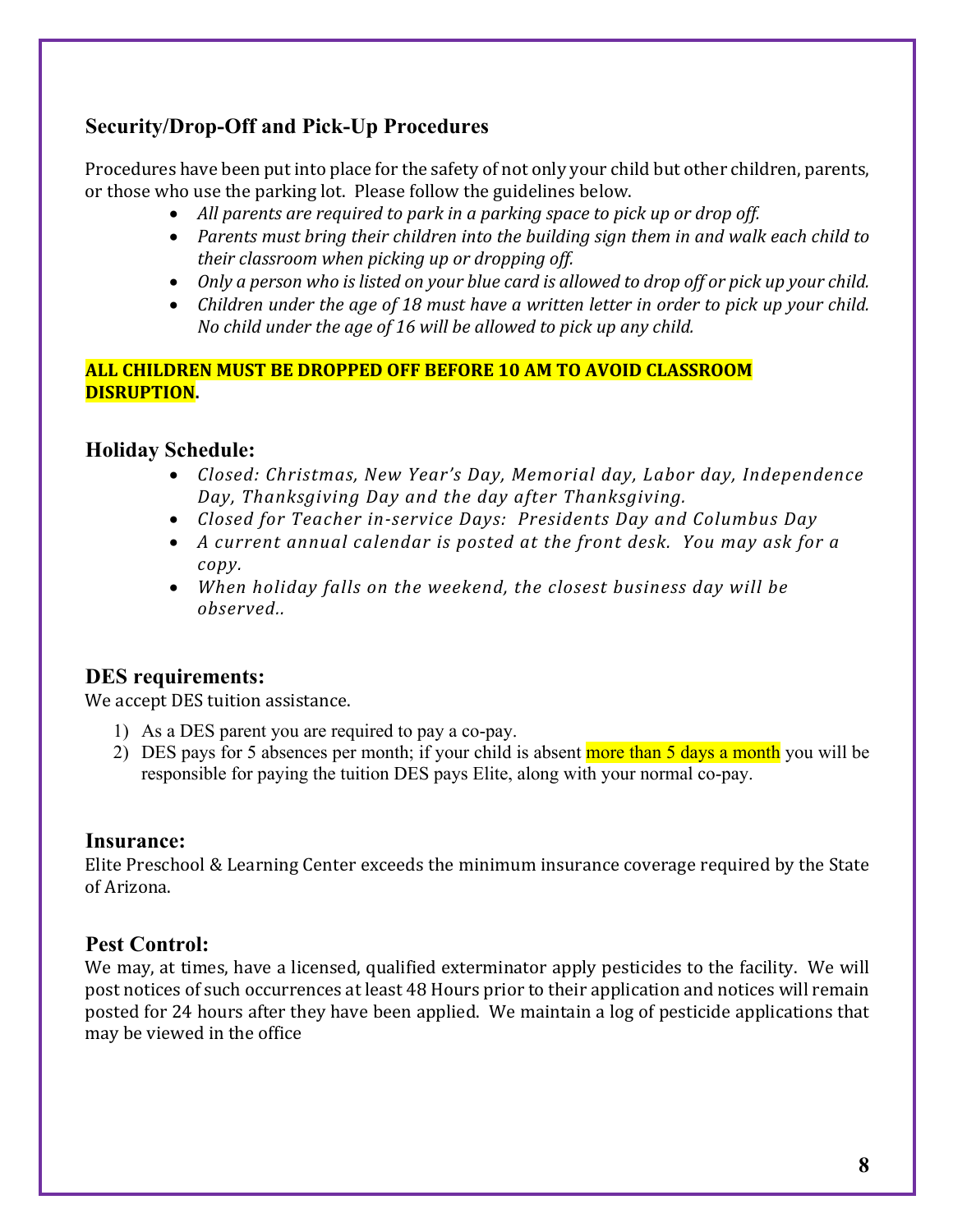# **Tuition:**

Elite offers three the following ways to pay your tuition which is due no later than Monday 6 PM.

• Online Payments - this is no hassle no charge recurring debit card payment

# **Holidays and days that the center will be closed will still be charged in that week's tuition.**

| Fee       | <b>Reason</b>                                                                             |
|-----------|-------------------------------------------------------------------------------------------|
| \$35.00   | Decline Fee Tuition Fee                                                                   |
| \$5.00    | Cash payment processing fee                                                               |
| \$25.00   | Per each child per each 15 minute late pickup Fee                                         |
| \$5.00    | Failure to sign sign-in/out sheet weekly                                                  |
| \$50.00   | Reactivation of a child who is withdrawn or is a no show for 1 week                       |
| \$100.00  | Enrollment paper work (Registration Fee)                                                  |
| $$3-$5$   | You are charge a \$5.00 fee for each lunch Elite has to provide and \$3.00 for each snack |
| \$25.00   | Late tuition Fee                                                                          |
| \$75.00   | Reactivation fee for a child who misses more than 2 weeks allotted vacation               |
| $$1 - $5$ | You are charged \$1.00 for each diaper & \$5.00 for each box of wipes Elite supplies      |

| Tuition Rates as of January 1, 2022 |                       |                 |  |
|-------------------------------------|-----------------------|-----------------|--|
| \$235.00                            | <b>Full Time ONLY</b> | 1 Year Olds     |  |
| \$225.00                            | <b>Full Time ONLY</b> | 2 Year Olds     |  |
| \$210.00                            | <b>Full Time ONLY</b> | 3 – 5 Year Olds |  |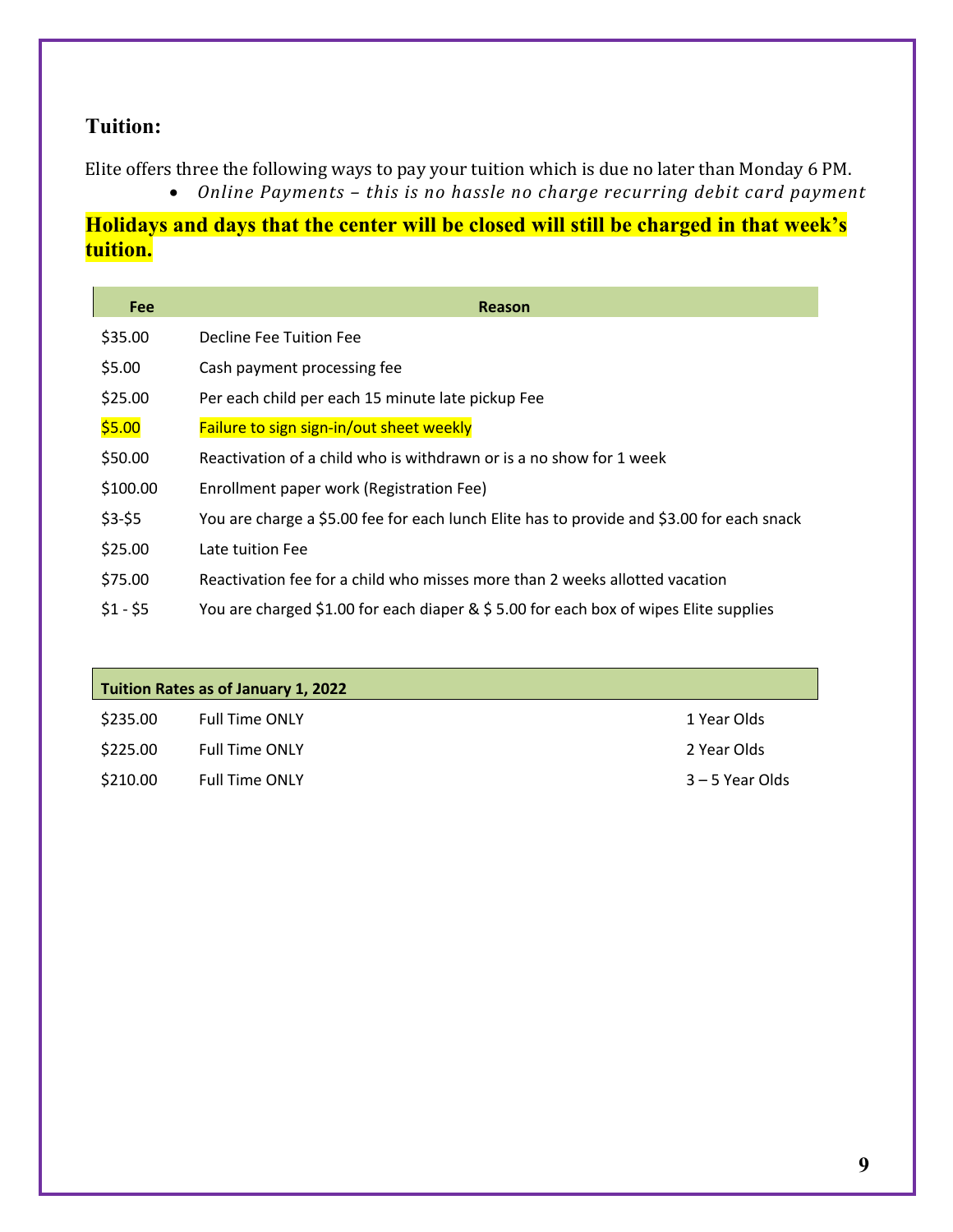# **Sick Days/Absences:**

Here at Elite preschool, you are responsible to pay the full week's tuition whether in attendance or not. When your student is enrolled, you are reserving your child's spot. *See previous page DES policies and procedures, as their policies may vary.*

# **Health Policies**

# **10 Ways to Empower Children to Live Healthy Lives:**

Here at Elite Preschool and Learning Center we are committed to our children's health. Here are 10 ways we practice this.

- 1) Provide at least 60 minutes of daily physical activity and do not allow more than 60 minutes of sedentary activity at a time, or more than three hours of screen time per week.
- 2) Practice Sun Safety
- 3) Provide a breastfeeding-friendly environment.
- 4) Serve meals family-style and do not use food as a reward.
- 5) Provide monthly oral healthcare education or implement a tooth brushing program.
- 6) Ensure that staff members receive three hours of training annually on Empower topics.
- 7) Make Arizona Smokers' Helpline (ASHLine) Education materials available at all times)
- 8) Maintain a smoke free campus.

# **Meals:**

Parents are required to pack a lunch and two snacks for the day. Please make sure all meals are ready-to-serve. Make sure to pack adequate ice packs and pack warm food ready-to-serve in a thermos.

Please be sure to avoid sugary drinks such as soda, or sugary juices. If you need snack or meal ideas, please ask the office to provide you with our lunch guideline sheet.

**You will be charged a FEE for any items Elite Preschool must provide in the case your child was not sent with any.**

# **Allergies:**

All allergies to medication and/or other substances must be stated on the emergency and medical forms in your enrollment packet.

# **Medication:**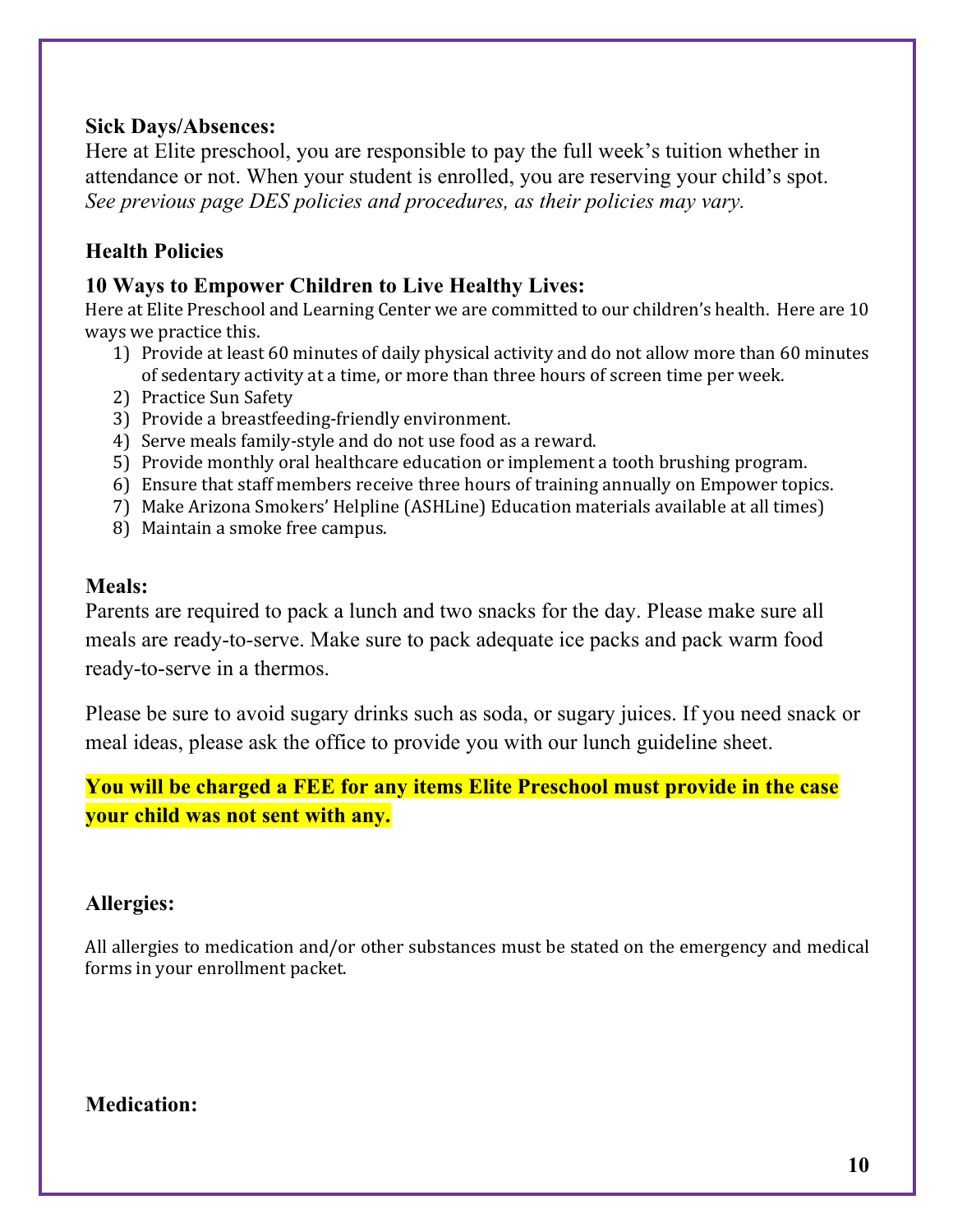As per ADHS rules and regulations regarding medications we will only administer medication prescribed by a doctor. All medication must be accompanied by a medication form that gives detailed information dates, time and dose to be given to your child. You may get this form at the front desk. Teachers are not authorized to administer any medications include across the counter medication. Elite staff will only administer life-saving medications which may include epipens, inhalers, or breathing treatments.

## **Accidents/Emergency Procedures:**

All teachers are certified in infant/child CPR and first aid. In case of illness, accident or injury, we will attempt to reach you first. If we are unable to reach you, the emergency contact person will be contacted. If the emergency contact cannot be contacted an ambulance will be called. If a child is unable to respond and is having trouble breathing, experiencing a seizure or other life threatening issue w will call 911. Once we have called a parent you are expected to pick up your child within 30 minutes. Elite has the reserves the right to call 911 in the case of an emergency.

# **Sickness/Communicable Disease:**

Elite is concerned about the health of all our children so we observe each child's health on a daily basis. If we observe your child developing symptoms of illness during the day, we will isolate them from other children and call you to pick up your child. You must pick up your child within 30 minutes of being called. For the health and wellbeing of all the children you must keep your child out of school for 24 hours should they develop any of the following symptoms or signs of a contagious disease.

- *Rash, unusual spots or rashes*
- *Diarrhea* (more than three loose stools)
- *Severe coughing*
- *Difficult or rapid breathing*
- *Yellow skin or eyes*
- Tears, redness or eyes that have discharge
- Mouth sores with or without drooling or a white tongue or areas in the *mouth*
- *A fever of 100 degrees or more*
- *Sore throat or trouble swallowing*
- *Infected skin patches*
- Severe *itching of body or scalp or signs of head lice or nymphs*
- *Vomiting*
- *Headache or stiff neck*
- Tea-colored urine, or unusual colored stools
- *Heavy* nasal discharge that is not clear
- *A parasite*
- Any other contagious or communicable disease which may be observed by *the Administration Staff*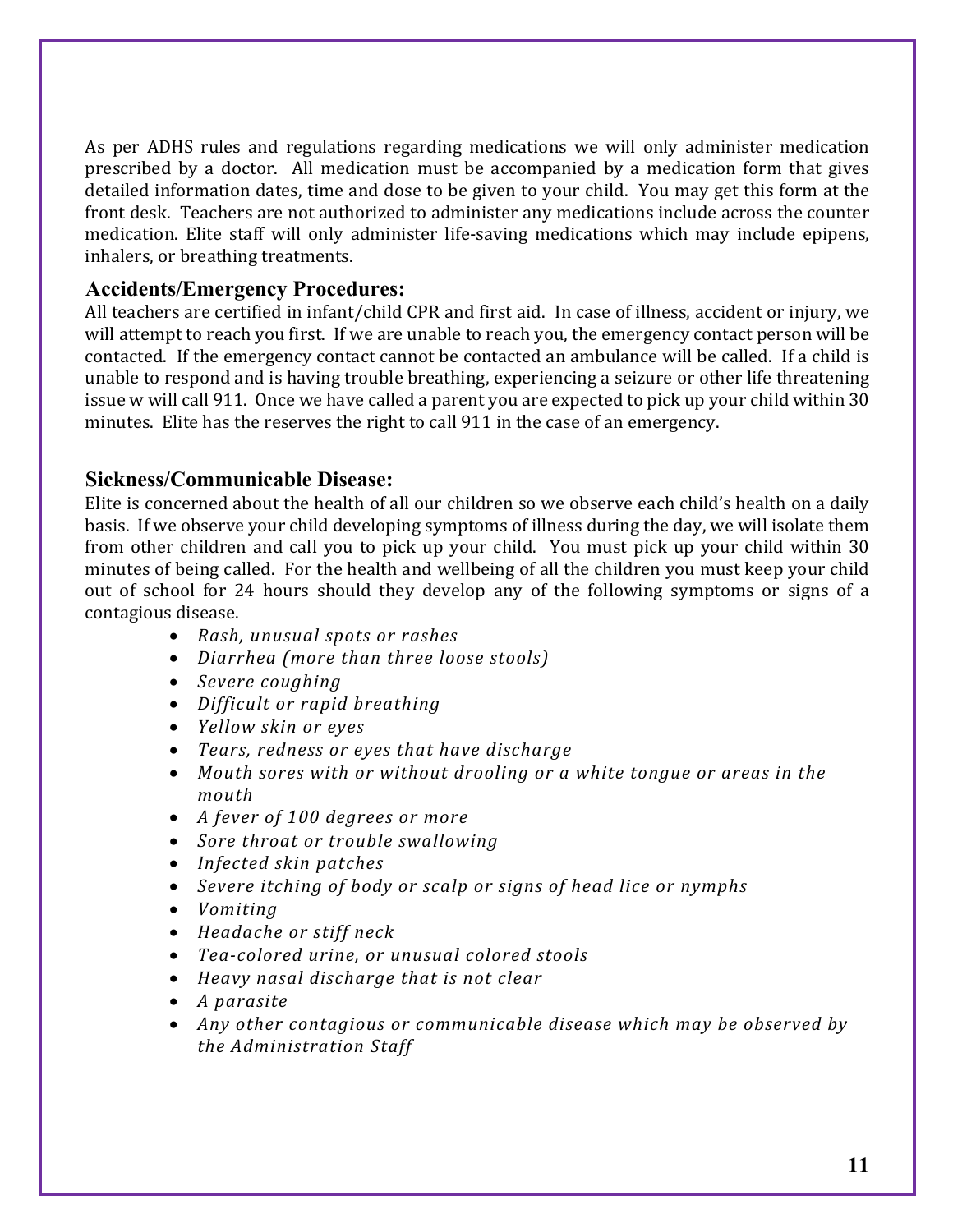# **Student Confidentiality**

We maintain the highest levels of Student Confidentiality pertaining to a child or the family. Occasionally, we may be required by state law to share confidential information and our records may be reviewed by licensing agents for information that is pertinent to a child's well being.

## **Non-Discrimination Policy**

Elite Preschool & Learning Center is a developmentally, age appropriate preschool. We do not discriminate on the basis of race, religion, color, national or ethnic origin in the administration of our educational policies or admissions. However because of our staff's credentials and the facility's limitations, we are unable to accommodate all children's special needs.

# **Health and Safety:**

The Department of Health and the Fire Marshall inspect Elite on a regular basis. The most recent inspection information is located in the preschool office.

# **Pest Control:**

We may, at times, have a licensed, qualified exterminator apply pesticides to the facility. We will post notices of such occurrences at least 48 hours prior to their application, and notices will remain posted for 24 hours after they have been applied. All applications will be made during hours that the school is closed. We maintain a log of all pesticide applications.

# **Curriculum and Classroom Schedule**

Our curriculum is a Theme based curriculum written by the teachers at Elite Preschool & Learning Center and is designed to fit a variety of needs and learning styles. The curriculum follows the Quality First guidelines for learn through play. This assures that the curriculum is touching on the milestones which we teach while your child is enrolled at Elite.

# **Quality First**

In April 2012, Quality First Arizona partnered with Elite to improve the quality of the educational programs for kids birth to five. The purpose of Quality First Arizona is to improve the early care and education in Arizona so young children can begin school safe, healthy and ready to succeed. The goal of Elite Preschool with Quality first is to continue to maintain this standard of excellence for our school.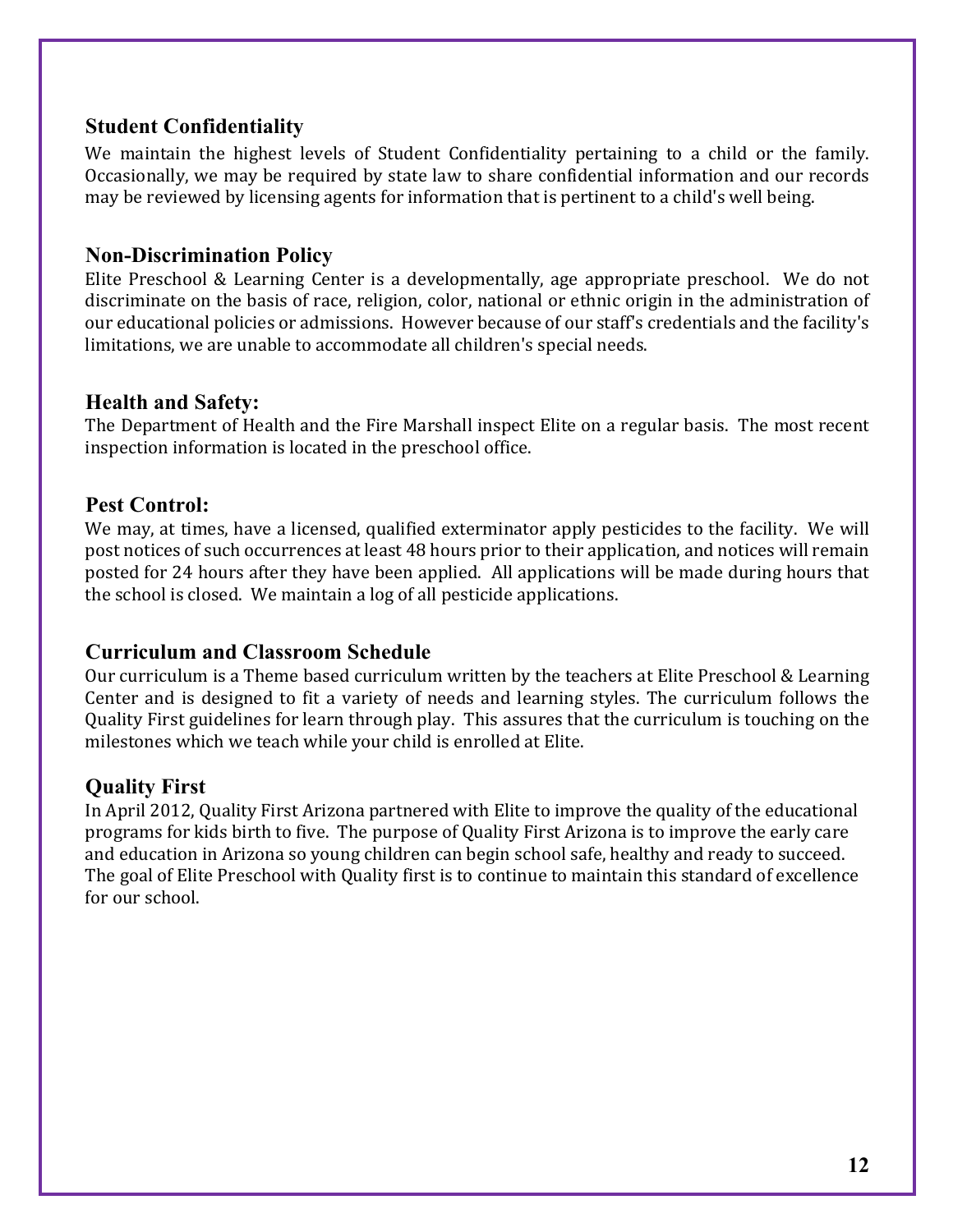**Elite Preschool is regulated by the Department of Health Services.**

**Our CDC is 14277.**

**Bureau of Child Care Licensing** 

**Arizona Department of Health Services**

**150 N. 18th Ave. Suite 400**

**Phoenix, Az 85007**

**Phone: 602-364-2539**

**For more questions regarding our licensing policies and procedures, you may contact our State Licensing Surveyors.**

**Jennifer Forschino**

## **Screenings and Referral:**

During infancy and early childhood, your child will gain many experiences and learn many skills. It is important to ensure that each child's development proceeds well during this period. Elite Preschool & Learning Center uses Ages and Stages (ASQ-3) and every child will participate in the screening and monitoring program. If a possible developmental concern is identified, the director will refer families to the appropriate community agency for further testing. Each child has a developmental journal where the teachers record observations Early childhood assessments are completed twice a year, as well as, parent/ teacher conferences.